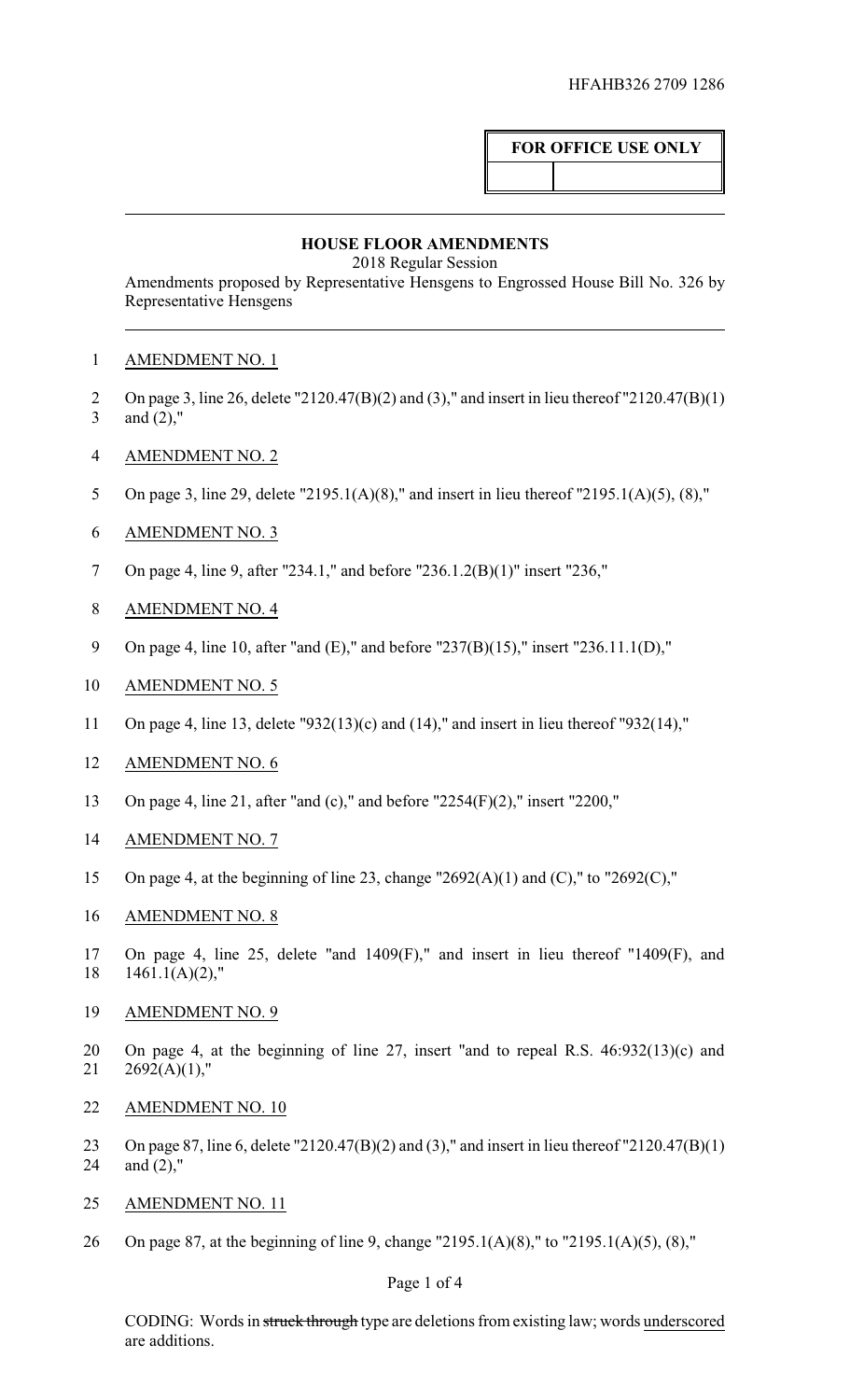#### AMENDMENT NO. 12

- On page 87, line 12, delete "2845.1, and 2845(A)(6) and (C)" and insert in lieu thereof "2845(A)(6) and (C), and 2845.1"
- AMENDMENT NO. 13
- 5 On page 108, line 9, delete "Sub-Part" and insert "Subpart" and delete "R.S. 40:701.2" and insert "this Subpart"
- AMENDMENT NO. 14
- On page 148, line 3, delete "Qualified Health Centers" and insert "qualified health centers"
- AMENDMENT NO. 15
- On page 179, line 16, delete "Office of Rural Health" and insert "office of rural health"
- AMENDMENT NO. 16
- On page 179, between lines 19 and 20, insert the following:
- "(5) Provide technical assistance and grants to aid qualified rural hospitals 14 in attaining designation as critical access hospitals in accordance with the Medicare<br>15 cural hospital flexibility program, as provided in 42 U.S.C.A. U.S.C. 1395i-4. rural hospital flexibility program, as provided in U.S.C.A. U.S.C. 1395i-4.
- $16 \quad * \quad * \quad * \quad * \quad$
- AMENDMENT NO. 17
- On page 184, line 20, delete the comma ","
- AMENDMENT NO. 18
- 20 On page 188, line 20, delete "under" and insert "pursuant to"
- AMENDMENT NO. 19
- On page 190, line 17, after "234.1," and before "236.1.2(B)(1)" insert "236,"
- AMENDMENT NO. 20
- On page 190, at the beginning of line 18, insert "236.11.1(D),"
- AMENDMENT NO. 21
- On page 190, line 21, delete "932(13)(c) and (14)," and insert in lieu thereof "932(14),"
- AMENDMENT NO. 22
- On page 190, line 28, after "and (c)," and before "2254(F)(2)," insert "2200,"
- AMENDMENT NO. 23
- On page 190, line 29, delete "2692(A)(1) and (C)," and insert in lieu thereof "2692(C),"
- AMENDMENT NO. 24
- On page 200, at the end of line 22, change "U.S.C.A." to "U.S.C."

#### Page 2 of 4

CODING: Words in struck through type are deletions from existing law; words underscored are additions.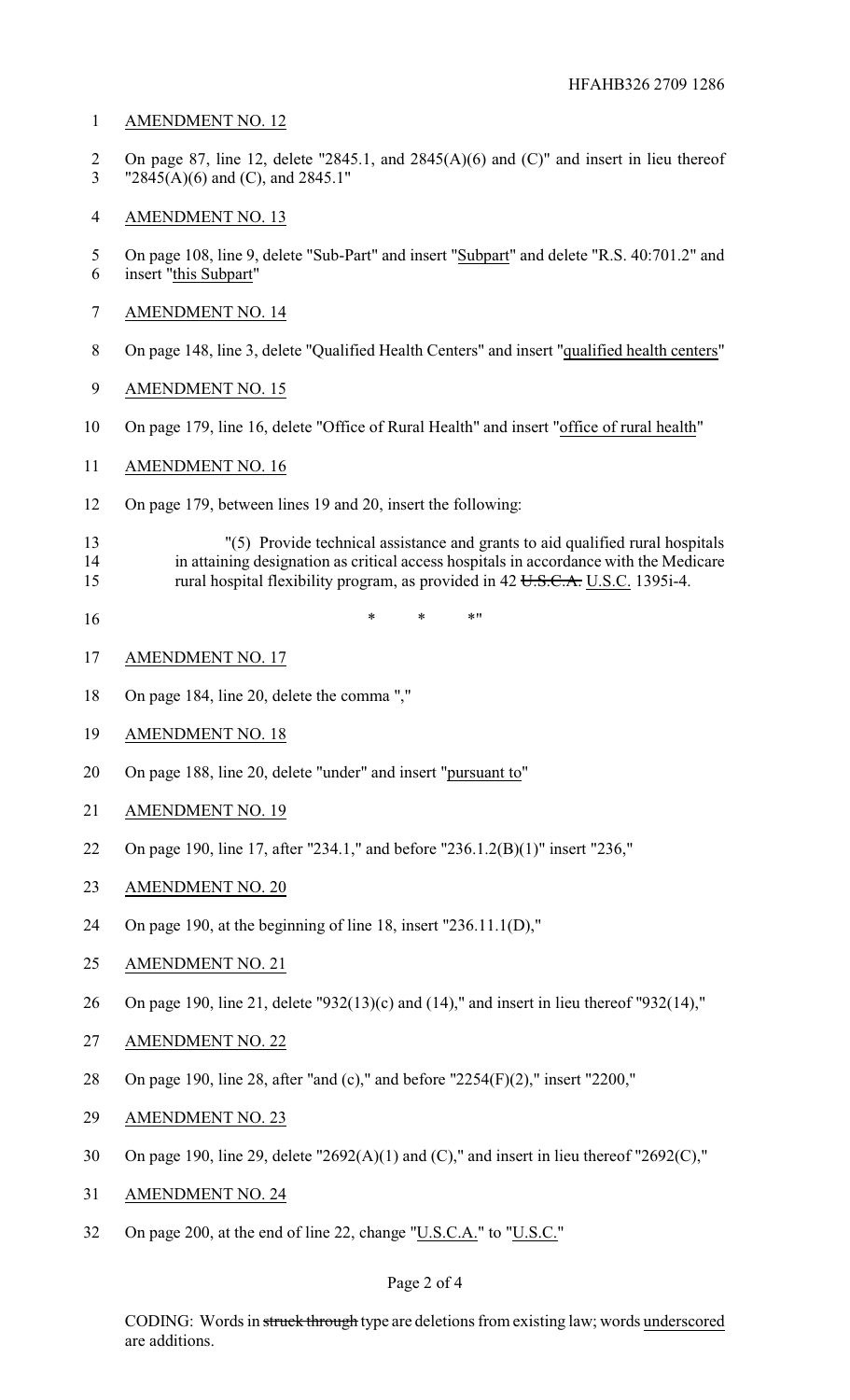- AMENDMENT NO. 25
- 2 On page 201, line 4, delete "U.S.C.A." and insert in lieu thereof "U.S.C."
- AMENDMENT NO. 26
- On page 204, between lines 3 and 4, insert the following:

 "§236. Administration of emergency assistance to needy families with children In order to extend and improve services, aid, and care to needy children and needy families with children in this state, and in order to take full advantage of existing federally funded programs on a matched basis, the Department of Children and Family Services shall be the agency of the state of Louisiana to cooperate with 10 the United States and to administer Title IV-A, Sections  $403(A)(5)$  and  $406(E)$  403 11 and 406 of the Social Security Act (Public Act No. 271-75th Congress, 42 U.S.C.A. §606 42 U.S.C. 603 and 606) or any amendments thereto, relating to emergency assistance to needy families with children, and to receive and expend federal moneys for these services.

- \* \* \* \* "
- AMENDMENT NO. 27
- On page 206, between lines 8 and 9, insert the following:
- "§236.11.1. Notice of payment
- \* \* \*
- D. The notice may be used by the department to redirect child support payments from the state disbursement unit of this state to the state disbursement unit 22 of another state in accordance with 42 U.S.C.A. §654(B) U.S.C. 654b.
- 23 \* \* \* \* \* \*
- AMENDMENT NO. 28
- On page 213, delete lines 8 through 12 in their entirety
- AMENDMENT NO. 29
- On page 223, line 23, after "contrary," delete the remainder of the line and at the beginning of line 24 delete "limited to R.S. 46:1403(A)(1),"
- AMENDMENT NO. 30
- On page 227, between lines 24 and 25, insert the following:
- "§2200. Transportation assistance for persons who are elderly and persons with disabilities

 The Department of Transportation and Development may establish and administer a program to provide assistance to applicants eligible under the provisions of Section 16(b)(2) of the federal Urban Mass Transportation Act of 1964, as 36 amended (49 USCA U.S.C. 1612(b)(2)). 37 \* \* \* \* \*

- AMENDMENT NO. 31
- On page 229, after line 27, delete the remainder of the page and on page 230 delete lines 1 through 7 in their entirety

#### Page 3 of 4

CODING: Words in struck through type are deletions from existing law; words underscored are additions.